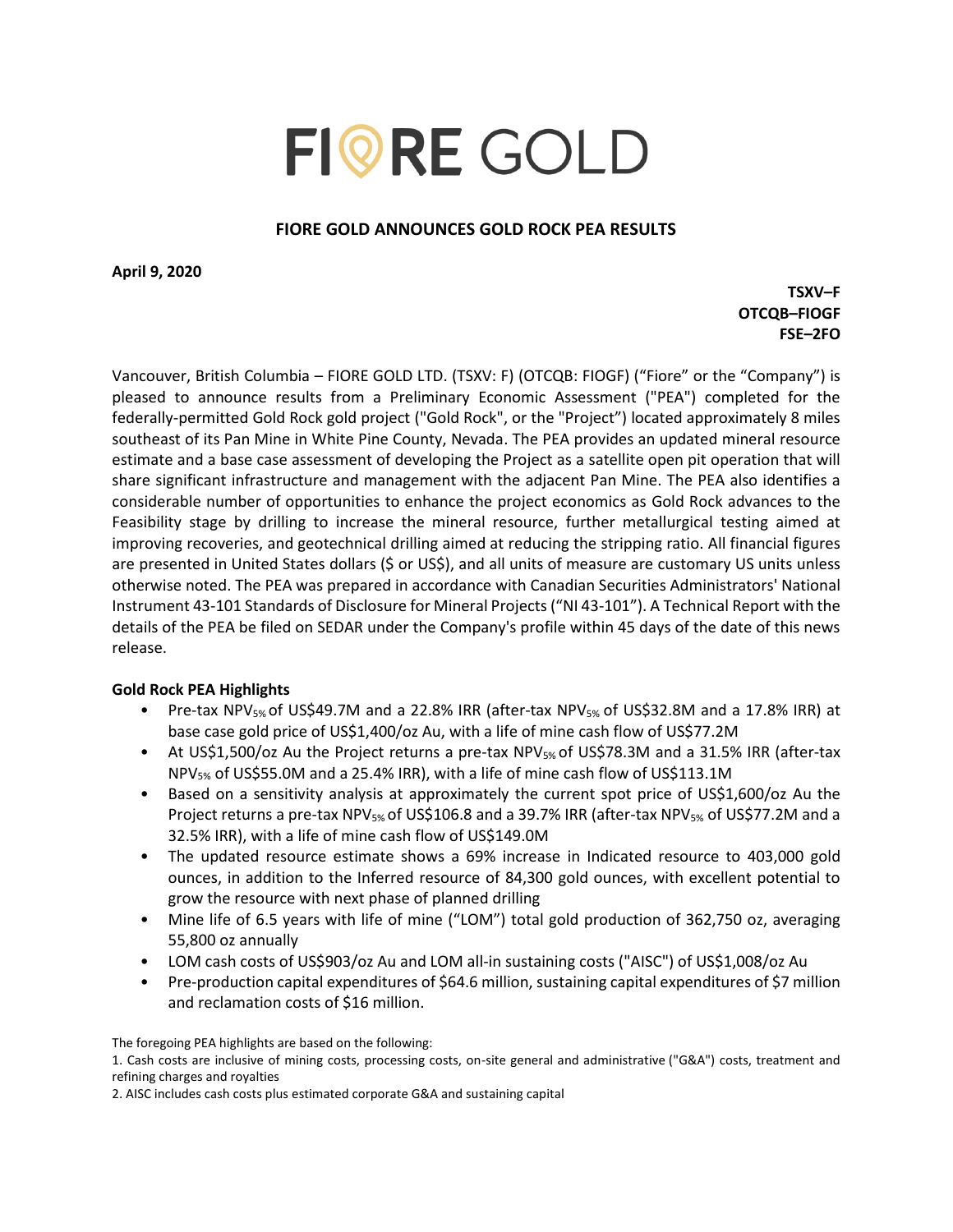The reader is advised that the PEA summarized in this press release is preliminary in nature and is intended to provide only an initial, high-level review of the Project potential and design options. Readers are encouraged to read the PEA in its entirety, including all qualifications and assumptions. The PEA is intended to be read as a whole, and sections should not be read out of context. The PEA mine plan and economic model include numerous assumptions and the use of Inferred Resources. Inferred Resources are considered to be too speculative geologically to have the economic considerations applied to them that would enable them to be categorized as mineral reserves and to be used in an economic analysis except as allowed for by NI 43-101 in PEA studies. There is no guarantee that Inferred Resources can be converted to Indicated or Measured.

Fiore Gold CEO, Tim Warman, commented: "This PEA represents the first ever economic and technical analysis of mining at Gold Rock, and shows the project can deliver solid returns for a modest capital investment. Gold Rock would be built and run by the same Fiore technical team who transformed the adjacent Pan Mine into one of the most successful small gold mines in Nevada. Leveraging the management talent and infrastructure already in place at Pan offers a number of capital and operating synergies, and the shared mine administration and management will lower the G&A burden for both projects. While the PEA results represent an encouraging first iteration of the project, they also highlight several areas with the potential for significant optimization when more data is collected to support a Feasibility Study. For example, the project economics are particularly sensitive to the stripping ratio, yet with geotechnical drilling still to be completed on the project we have used relatively conservative assumptions for pit slope designs. An improvement of just 3 degrees in the pit slope angle results in an approximate 32% decrease in LOM waste tonnage, with a marked reduction in operating costs. Additionally, we will assess more cost-effective waste stripping methods to take advantage of the fact that most of the waste is external to the mineral resource. An extensive program of large-diameter core drilling, geotechnical drilling, metallurgical testing and overall process and project optimization is planned for the next phase of work, since any improvement in recoveries and reagent consumption also has the potential to positively impact the project economics. Finally, there is strong potential to grow the resource base by infill drilling in the gaps between the current resource pits, and to continue drilling along strike where the deposit remains open. Success here will contribute significantly to a reduced strip ratio. With resource growth and operational optimizations, we believe Gold Rock can deliver significantly improved returns as we progress. Assuming continued success with our efforts to extend the mine life at our adjacent Pan Mine, Gold Rock has the potential to more than double Fiore's current gold output in Nevada and increase our total production above 100,000 ounces per year for a modest capital investment."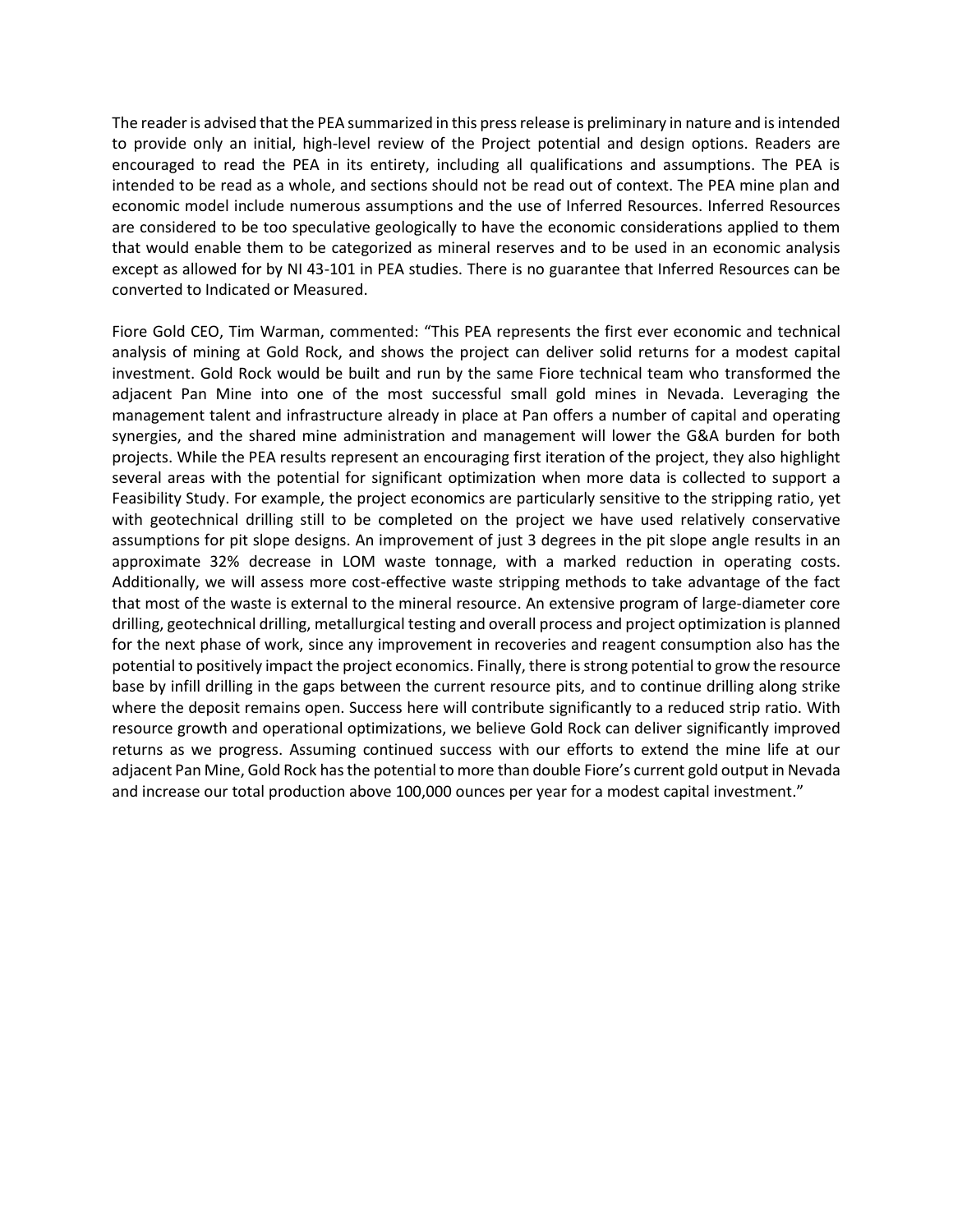| Pre-tax NPV <sub>5%</sub> (US\$M)                   | 49.7        |
|-----------------------------------------------------|-------------|
| Pre-tax IRR (%)                                     | 22.8%       |
| After-tax NPV <sub>5%</sub> (US\$M)                 | \$32.8      |
| After-tax IRR (%)                                   | 17.8%       |
| LOM tons processed (Vat Leach / Heap Leach, M tons) | 13.6 / 9.5  |
| LOM Au grade (Vat Leach / Heap Leach, opt)          | .028/.006   |
| LOM Au recovery (Vat Leach / Heap Leach, %)         | 88.2 / 60.0 |
| LOM Au production (oz)                              | 362,750     |
| Average annual Au production (oz)                   | 55,800      |
| Pre-Production Capital (US\$M)                      | 64.6        |
| LOM Sustaining Capital (US\$M)                      | 7.0         |
| Reclamation Costs (US\$M)                           | 16.0        |
| LOM AISC (US\$/oz)                                  | 1,008       |
| Mine life (years)                                   | 6.5         |

Table 1. PEA Parameters and Outputs - Base Case US\$1,400/oz Au, 5% Discount

Abbreviations and acronyms used in this new release include Net Present Value at a 5% discount rate ("NPV5%"), Internal Rate of Return ("IRR"), Life of Mine ("LOM"), short ton ("st"), troy ounces per short ton ("opt"), troy ounces ("oz"), and grams per metric tonne ("gpt").

# **Sensitivities**

After-tax economic sensitivities to gold prices are presented in Table 2, illustrating the effects of varying gold price as compared to the base-case. Additional project sensitivities will be presented in the Technical Report that will be filed on SEDAR under the Company's profile within 45 days of the date of this news release.

| Gold Price (US\$/oz)                | \$1,300 | \$1,400 | \$1,500 | \$1,600 |
|-------------------------------------|---------|---------|---------|---------|
| Pre-Tax NPV <sub>5%</sub> (US\$M)   | \$21.2  | \$49.7  | \$78.3  | \$106.8 |
| Pre-Tax IRR (%)                     | 13.1%   | 22.8%   | 31.5%   | 39.7%   |
| After-Tax NPV <sub>5%</sub> (US\$M) | \$10.4  | \$32.8  | \$55.0  | \$77.2  |
| After-Tax IRR (%)                   | 9.3%    | 17.8%   | 25.4%   | 32.5%   |

Table 2. Sensitivity to gold price

# **PEA Overview**

The profile Gold Rock described and evaluated in the PEA includes mining from three adjacent open pits referred to as the North, Central, and South Pits. Mining will be by conventional methods consisting of drill/blast and loading by 16 cubic yard wheel loaders into 100 short ton haul trucks. Mining activities will be carried out by a mining contractor as is currently done at the adjacent Pan Mine. The mix of equipment will be the same at both projects, allowing for added synergies and flexibility.

The majority of mineralized material will be processed utilizing a vat leaching circuit. Generally, this circuit will include primary, secondary, and tertiary crushing feed to an open circuit rod mill followed by separation of coarser material from fines. The coarser material will be leached in static sand vats. The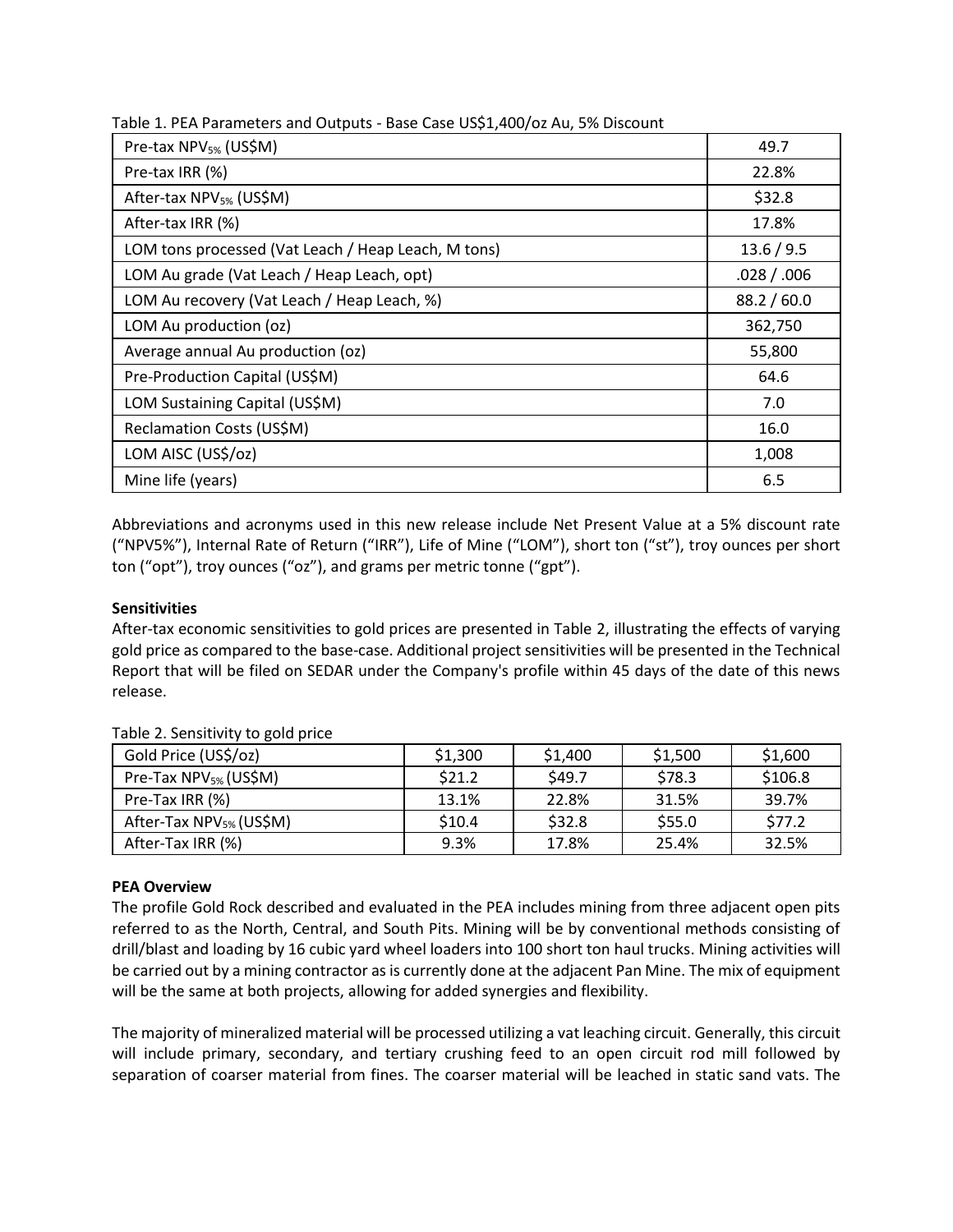finer material will be leached in continuously recirculating vats to approximate recoveries equal to agitated tank leach at a significantly lower capital and operating cost.

Low grade material, consisting of 40% of the total tonnage and 9% of total recoverable gold ounces, will be primary crushed through a single stage horizontal shaft impact crusher and, after dewatering of the vat tailings, will be agglomerated with vat tailings for heap leaching. Reclaimed water from the vat tailings will be returned to the circuit. The advantage of this strategy is to eliminate the need for a tailings storage facility, enhance solution flow in the heap and recover the minor quantities of gold remaining in the vat tailings.

Gold in solution from both the vat leach and heap leach systems will be recovered in common carbon loading and stripping processes. The PEA considers leveraging the existing infrastructure at the Company's adjacent Pan Mine, including access, grid power, and lab facilities. Gold Rock will also share a common management and administrative team with the Pan Mine.

The PEA is based on an updated mineral resource estimate for Gold Rock summarized below and to be contained in the forthcoming Technical Report. The effective date of the PEA is March 31, 2020. The PEA was prepared through the collaboration of APEX Geoscience Ltd. ("APEX") and John T Boyd Company ("BOYD").

# **Project Opportunities and Value Enhancements**

The PEA demonstrates that Gold Rock has the potential to become an economically viable project. Additional opportunities to enhance project value and next steps include:

- Further drilling between the currently defined pits to potentially add resources that may merge the pits and reduce the overall strip ratio. Previous attempts to drill this area were complicated by having to avoid the decommissioned leach pad from the former Easy Jr mine. We have since received permission to drill through the pad and will be targeting this area in our next drilling program.
- Additional drilling along strike and on parallel structures to additionally grow the resource base. The current resource occupies only about 3 km of a more than 16 km long trend of favourable geology, structure, and alteration with superimposed gold and pathfinder element anomalies.
- Geotechnical drilling and testing to optimize pit slope designs. This is an area of significant potential value enhancement, with every degree of pit wall steepening resulting in a material reduction in stripping and a corresponding improvement in project economics.
- Additional metallurgical testing on existing and pending large diameter core to further refine process flowsheet and potentially reduce reagent consumption.
- Further optimisation of the methods for waste stripping, taking advantage of the fact that most of the waste is external to the mineral resource. The review of waste mining options will include in-pit crushing and conveying, larger loading and hauling equipment, and other options to increase mining efficiency.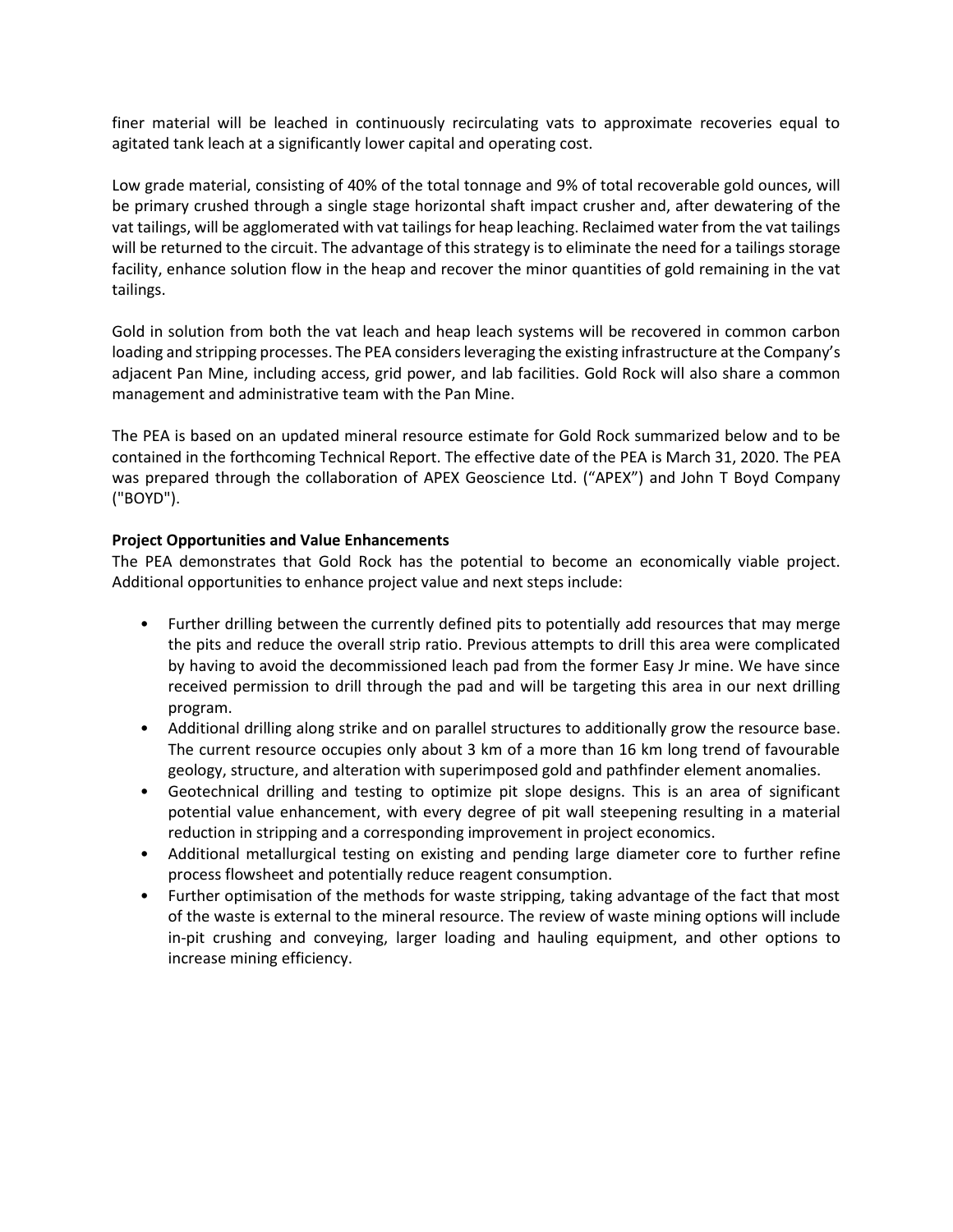#### **Mineral Resource Estimate**

The Company's updated Mineral Resource Estimate ("MRE"; effective date of March 31, 2020) was completed by APEX and forms the basis for the PEA. A summary of the MRE is highlighted in Table 3 below.

| <b>Resource</b><br><b>Classification</b> | Cut-off opt/gpt | <b>Tons/Tonnes</b> | Gold opt/gpt | <b>Gold Ounces</b> |
|------------------------------------------|-----------------|--------------------|--------------|--------------------|
| <b>Total Indicated</b>                   | 0.003/0.09      | 20.9/19.0          | 0.019/0.66   | 403,000            |
| <b>Total Inferred</b>                    | 0.003/0.09      | 3.0 / 2.7          | 0.025/0.87   | 84,300             |

Table 3. Pit-Constrained Mineral Resource Summary

Key Assumptions, Parameters, and Methods related to the Mineral Resource Estimates:

- 1. Mineral Resources were prepared in accordance with NI 43-101 and the CIM Definition Standards (2014). Mineral Resources that are not mineral reserves do not have demonstrated economic viability.
- 2. Troy ounces per short ton ("opt") / grams per tonne ("gpt")
- 3. This estimate of Mineral Resources may be materially affected by environmental, permitting, legal, title, taxation, sociopolitical, marketing, or other relevant issues.
- 4. Open pit Mineral Resources are reported at a cut-off grade of 0.003 opt/0.09 gpt gold that is based on a gold price of US\$1,500/oz.
- 5. The Mineral Resources are constrained by a pit shell with appropriate mining costs, processing costs, metal recoveries, and pit slope angles.
- 6. Rounding may result in apparent summation differences between tonnes, grade, and contained metal content.
- 7. Contained gold ounces are in troy ounces.

The MRE is based on the combination of geological modeling, geostatistics and conventional block modeling using the Ordinary Kriging method of grade interpolation. The geological model including mineralized intercepts was generated by Fiore and APEX personnel and then audited by APEX. The drill hole database, QA/QC protocols and corresponding sample preparation and shipment procedures have been reviewed by APEX and are deemed to be of sufficient quality for resource modelling.

The drill hole database is comprised of 831 holes with a total of 70,201 sample intervals, of which 3,046 intervals showed no recovery, no sample or no assay. The interpreted mineralized domains contain a total of 12,241 sample intervals/assays, with a total of 7,019 sample intervals in the high-grade domains and 5,222 in the low-grade domains. Mineralization at Gold Rock is localized in the apex and down the limbs from the apex of the slightly overturned, fault-bounded, Easy Junior anticline. The primary host is the Joana limestone, but mineralization is also hosted in limestone and shale of the immediately overlying Chainman Formation. Scattered, minor, inconsistent mineralization also occurs in the underlying Pilot Formation shale. The currently identified resource occupies a N12°E to N15°E trend that extends from 400 m (1,300 ft) north of the Easy Junior pit to the lower reaches of Meridian Ridge 2,190 m (7,185 ft) to the south of the historical pit, a strike length of over 3,120 m (10,240 ft). Altered bedrock and surface gold anomalies extend well beyond the resource area defined by surface geochemistry and drilling to the north and the south, extending nearly the entire 13 km (8 mile) length of the property.

The low-grade mineralization domains utilized an approximate lower cutoff of 0.10 gpt (0.003 opt), while the higher-grade domains utilized an approximate lower cutoff of 0.30 gpt (0.009 opt). Composites were created at 10 ft (3.05 m) lengths. Block modelling was constructed using dimensions of 10 ft x 10 ft x 10 ft for the blocks and block factors were applied to blocks that straddle the surface topography and/or the mineralization wire frames.

At a long-term metal price of US\$1,500 per ounce, reasonable prospects are considered to exist for eventual economic extraction of the presented Mineral Resources defined at a 0.003 opt/0.09 gpt Au cutoff value within limits of the conceptual resource pit shell prepared by APEX. Additional information about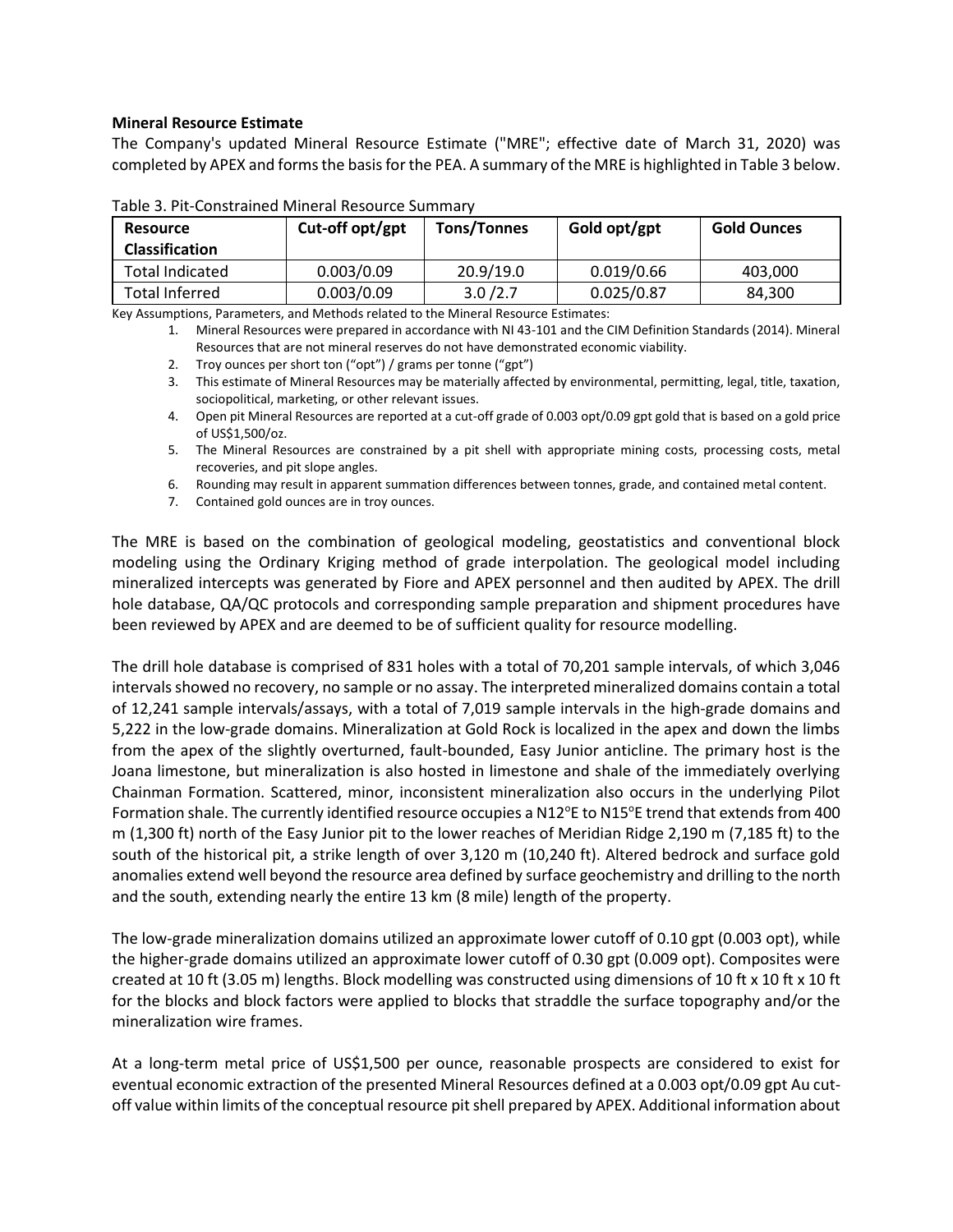the Mineral Resource modeling methodology will be documented in the upcoming technical report for the Gold Rock Project prepared in accordance with NI 43-101, which will be filed on SEDAR under the Company's profile within 45 days of the date of this news release (the "Technical Report").

# **Mining Overview**

As noted above, mining will be conducted in three, independent but closely spaced pits situated along the trend of the mineralized zone. The largest of the three is the North Pit which contains the greatest in-pit resource of 19.3 million short tons grading 0.018 opt (0.62 gpt), including vat feed and heap feed, for 352,000 in situ troy ounces of gold or 82% of the total in-pit resource. This is followed by the Central Pit at 3.4 million short tons grading 0.021 opt (0.73 gpt) including vat feed and heap feed, for 73,000 in situ troy ounces of gold or 17% of the total in-pit resource, and the South Pit at 0.4 million short tons grading 0.010 opt (0.42 gpt) including vat feed and heap feed, for 4,300 in situ troy ounces of gold or 1% of the total in-pit resource.

Waste short tons and strip ratio for each of the pits are: North Pit 105.1 million tons / strip ratio 5.4:1, Central Pit 40.0 million tons / strip ratio 11.7:1, and South Pit 0.92 million tons / strip ratio 2.6:1 for an overall total of 146 million short tons of waste and an overall strip ratio of 5.8:1.

Mining costs per pit and in total are shown in Table 4.

| Pit          | Mining Cost per Short Ton of<br><b>Mineralized Material</b><br>$($ \$/st $)$ | <b>Mining Cost per Troy Ounce Au</b><br>(5/oz) |
|--------------|------------------------------------------------------------------------------|------------------------------------------------|
| North        | 9.59                                                                         | 623.32                                         |
| Central      | 16.47                                                                        | 907.27                                         |
| South        | 6.77                                                                         | 622.14                                         |
| <b>Total</b> | 10.41                                                                        | 672.62                                         |

Table 4. Gold Rock Mining Costs by Pit

A summary of the mine outputs is highlighted in Table 5.

|  |  |  | Table 5. Gold Rock Open Pit Design |
|--|--|--|------------------------------------|
|  |  |  |                                    |

| Vat leach feed (mineralized tons mined, Mt)  | 13.6         |
|----------------------------------------------|--------------|
| Vat leach feed Au grade (opt / gpt)          | 0.028 / 0.96 |
| Heap leach feed (mineralized tons mined, Mt) | 9.5          |
| Heap leach feed Au grade (opt / gpt)         | 0.006 / 0.21 |
| Open pit Au ounces contained (oz)            | 429,000      |
| Strip ratio (waste: mineralized material)    | 5.8:1        |

# **Mineral Processing Overview**

Total process feed is targeted at a nominal 10,000 short tons per day. Note that the project is permitted to 17,000 short tons per day and for reference, the adjacent Pan Mine processes approximately 14,000 short tons per day. Vat process feed material above a 0.015 opt Au cut-off grade is expected to average 4,900 st/day at 0.028 opt over the project life and peaks at 6,000 t/day in production year 3, based on the current mine production plan determined for the PEA. Heap leach feed above a 0.004 opt Au cut-off grade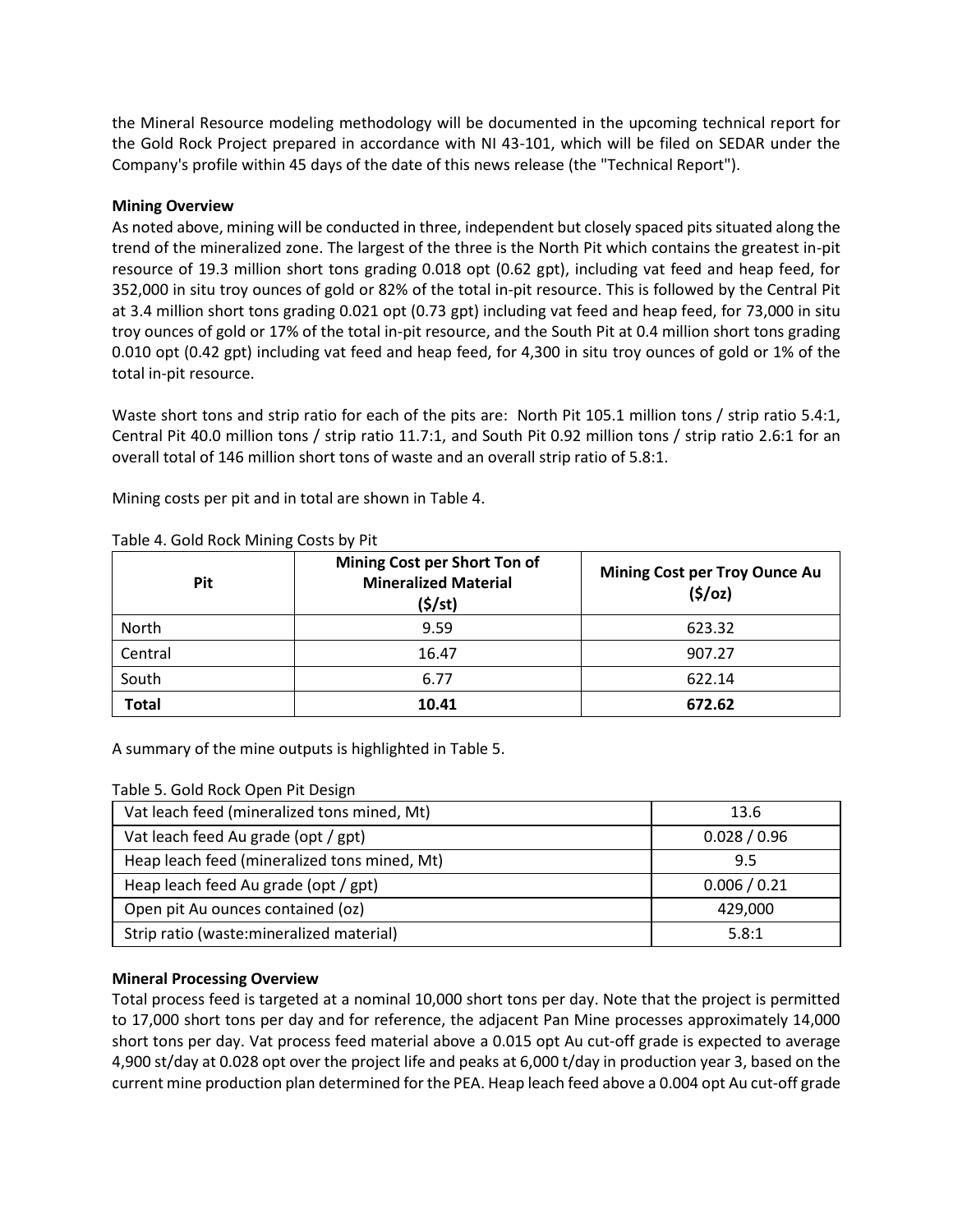is expected to average 3,400 st/day stacked at a 0.006 opt average grade over the life of mine, peaking at 7,000 st/day stacked briefly during mid-Production year 1.

Total cash operating costs for vat processing are projected to be US\$4.85 per short ton processed and US\$200 per gold ounce produced. Total cash operating costs for heap leach processing are projected to be US\$2.23 per short ton stacked and US\$644 per gold ounce produced. Together, all-in processing costs on a weighted basis are projected to average US\$240 per gold ounce produced.

# **Capital and Operating Costs**

A summary of Gold Rock's operating and capital costs is highlighted in Tables 6 and 7 below.

| Area                                                     | Initial (US\$M) | Sustaining (US\$M)       |
|----------------------------------------------------------|-----------------|--------------------------|
| Design Completion                                        | 0.6             |                          |
| Site Access and General Site (incl. 10% contingency)     | 0.3             | $\overline{\phantom{0}}$ |
| Mining (incl. 10% contingency)                           | 14.6            | $\overline{\phantom{0}}$ |
| Mineral Processing (incl. 15% contingency)               | 43.2            | 6.8                      |
| Infrastructure, water management (incl. 10% contingency) | 5.5             | 0.1                      |
| Reclamation (pre-production bonding)                     | 0.2             | 16.0                     |
| Total                                                    | 64.5            | 23.0                     |

Table 6. Capital Costs

# Table 7. Operating Costs

| Area                                                             | \$/short ton |
|------------------------------------------------------------------|--------------|
| Mining (\$/short ton mined / \$/st mineralized material mined)   | 1.54 / 10.41 |
| Processing (\$/short ton of mineralized material)                | 3.77         |
| General & administrative (\$/short ton of mineralized material)  | 0.43         |
| Royalty and Bonding (\$/short ton of mineralized material)       | 0.16         |
| Ex-site Dore Shipping and Insurance (\$/short ton min. material) | 0.01         |
| Total (\$/ton of mineralized material)                           | 14.78        |

# **Environmental and Permitting Considerations**

The US Bureau of Land Management ("BLM") issued a Record of Decision ("ROD") for the Gold Rock project in September 2018, completing the federal National Environmental Policy Act ("NEPA") permitting process for a mine and related infrastructure at the site. The ROD covers the proposed expansion of the existing historical open pit and construction of two waste rock disposal areas, a heap leaching facility with an adsorption/desorption refining plant, a carbon-in-leach plant and tailings storage facility, roads, ancillary support facilities, and additional exploration areas.

State level permitting will be required prior to the initiation of construction at Gold Rock. This process is typically initiated once the project design is at a more advanced stage. The process requires submitting applications for all major state level permits, such as the reclamation, water pollution control and air permits, as well as less extensive submittals for more minor permits such as blasting, septic system, and building permits. State permitting generally takes from six to nine months to complete, however a 12-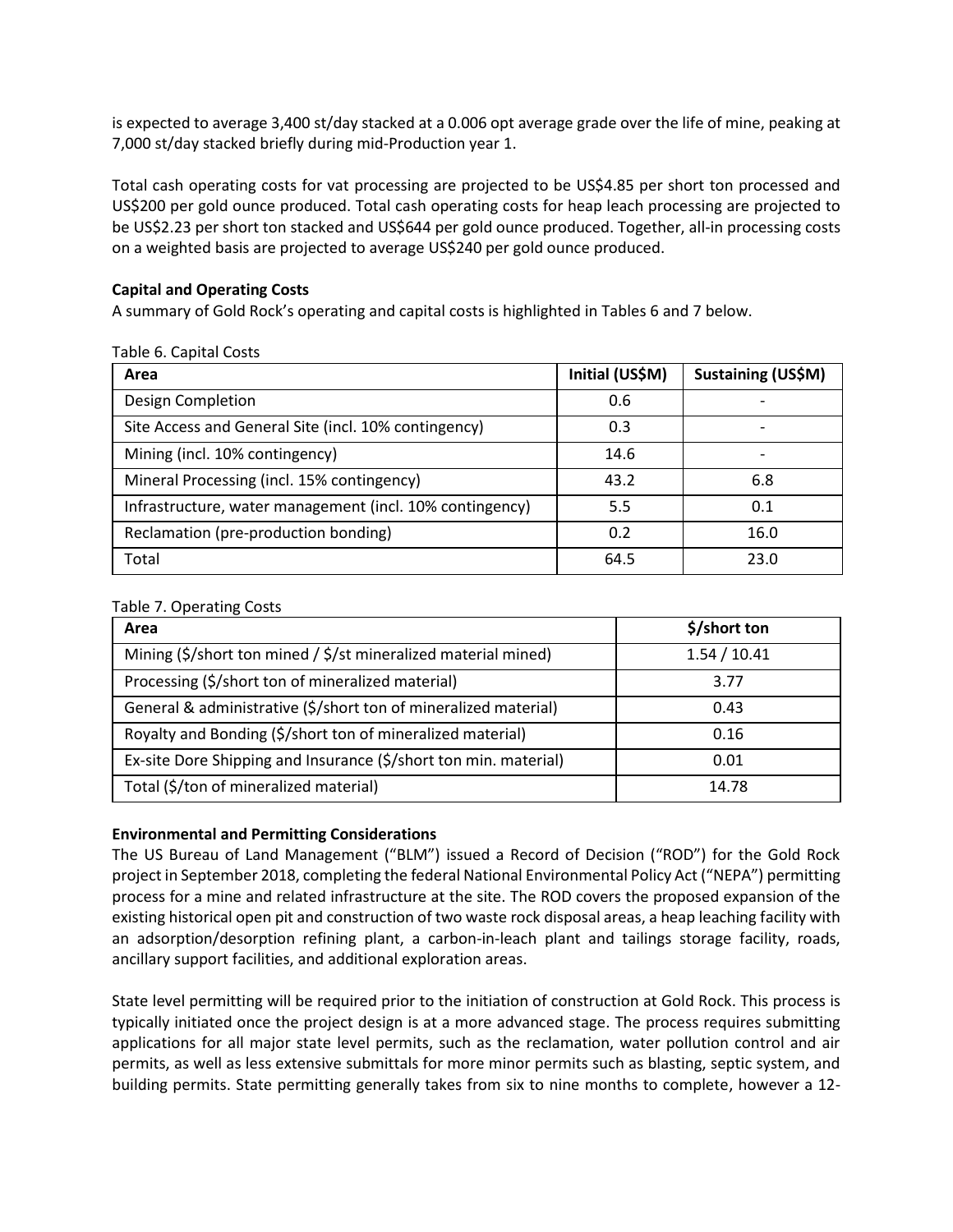month state permitting window has been incorporated in the overall project schedule. State permitting would take place simultaneously with construction level design work and other development activities.

### **Technical Report & Qualified Persons**

The Qualified Persons ("QP") listed below have reviewed and verified that the technical information in respect of the PEA contained in this press release is accurate and approve the written disclosure of such information. The Technical Report will be filed on SEDAR under the Company's profile within 45 days of the date of this news release. Readers are encouraged to read the Technical Report in its entirety, including all qualifications, assumptions and exclusions that relate to the MRE. The Technical Report is intended to be read as a whole, and sections should not be read or relied upon out of context.

APEX Geoscience Ltd. (APEX) was solely responsible for sections 2 to 12, 14, 23 and 24. APEX was jointly responsible for sections 1, 25 and 26. The following Qualified Persons as defined under NI 43-101 are responsible for these sections as follows:

- Items 2 to 12, 23 and 24 Michael B. Dufresne, M.Sc., P.Geol., P.Geo., President and Senior Principal as QP signatory with substantial contributions from Warren Black, M.Sc., P.Geo. as a QP.
- Item 14 Mineral Resource Estimates and Item 15, Mineral Reserve Estimates Michael Dufresne, M.Sc., P.Geol., P.Geo., President and Senior Principal as QP signatory with substantial contributions from Warren Black, M.Sc., P.Geo. and Steven J. Nicholls, BA.Sc., MAIG, both as QPs and contributors.
- Items 1, 25 and 26 joint authorship with BOYD with substantial contributions from Michael Dufresne, M.Sc., P.Geol., P.Geo., President and Senior Principal, Warren Black, M.Sc., P.Geo. and Steven J. Nicholls, BA.Sc., MAIG, all as QPs and contributors.

The John T. Boyd Company was responsible for Items 13, 16, 17, 18, 19, 20, 21, 22, and pertinent sections of Items 25 and 26 as set forth in Form 43-101F1. The following Qualified Persons as defined under NI 43- 101 are responsible for these sections as follows:

- Item 13 Mineral Processing and Metallurgical Testing Gregory B. Sparks, P.Eng., Managing Director Metals as QP signatory, with substantial contribution from J. R. Kelso, Chief Metallurgist signing as contributor
- Item 16 Mining Methods Gregory B. Sparks, P.Eng., Managing Director Metals and Sam J. Shoemaker, Senior Mining Engineer signing jointly as QPs
- Item 17 Recovery Methods Gregory B. Sparks, P.Eng., Managing Director Metals as QP signatory, with substantial contribution from J. R. Kelso, Chief Metallurgist signing as contributor
- Item 18 Project Infrastructure Gregory B. Sparks, P.Eng., Managing Director Metals as QP signatory with information contribution by Fiore
- Item 19 Market Studies and Contracts Gregory B. Sparks, P.Eng., Managing Director Metals as QP signatory with information contribution by Fiore
- Item 20 Environmental Studies, Permitting and Social or Community Impact Gregory B. Sparks, P.Eng., Managing Director Metals as QP signatory with information contribution by Fiore
- Item 21 Capital and Operating Costs Gregory B. Sparks, P.Eng., Managing Director Metals as QP signatory
- Item 22 Economic Analysis Gregory B. Sparks, P.Eng., Managing Director Metals as QP signatory
- Item 25 Interpretations and Conclusions Gregory B. Sparks, P.Eng., Managing Director Metals and Sam J. Shoemaker, Senior Mining Engineer signing jointly as QPs, with substantial contribution from J. R. Kelso, Chief Metallurgist signing as contributor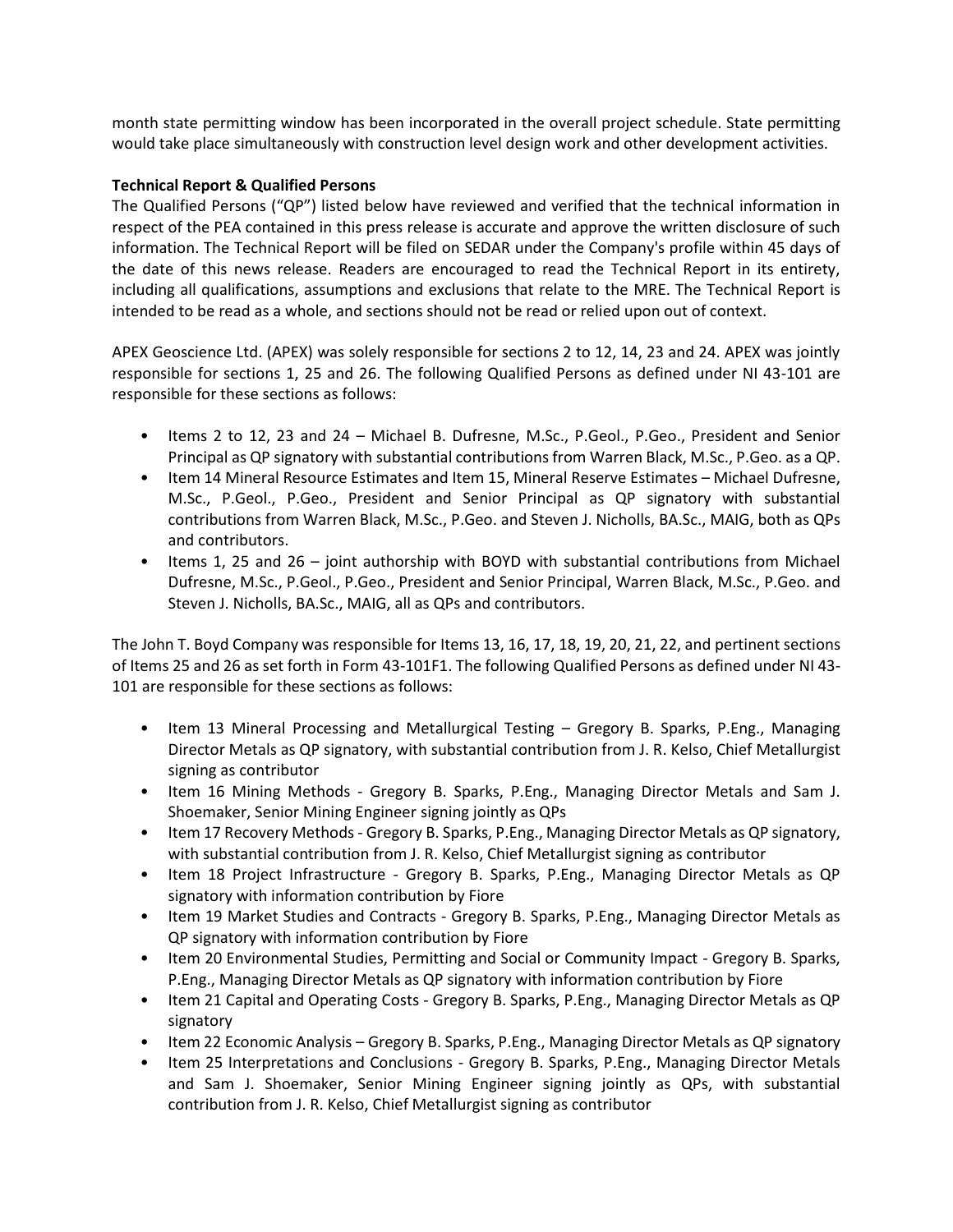• Item 26 Recommendations - Gregory B. Sparks, P.Eng., Managing Director Metals and Sam J. Shoemaker, Senior Mining Engineer signing jointly as QPs, with substantial contribution from J. R. Kelso, Chief Metallurgist signing as contributor

The Company adheres to CIM Best Practices Guidelines in conducting, documenting, and reporting the exploration and development activities on its projects.

#### **Corporate Strategy**

Our corporate strategy is to grow Fiore into a 150,000 ounce per year gold producer. To achieve this, we intend to:

- grow gold production at the Pan Mine while also growing the reserve and resource base;
- advance exploration and development of the nearby Gold Rock project; and
- acquire additional production or near-production assets to complement our existing operations

# **On behalf of FIORE GOLD LTD.**  "*Tim Warman*" Chief Executive Officer

Contact Us: info@fioregold.com 1 (416) 639-1426 Ext. 1 [www.fioregold.com](http://www.fioregold.com/)

Neither the TSX Venture Exchange nor its Regulation Services Provider (as that term is defined in the policies of the TSX Venture Exchange) accepts responsibility for the adequacy or accuracy of this release.

#### **Non-IFRS Financial Measures**

The Company has included certain non-IFRS measures in this document, as discussed below. The Company believes that these measures provide investors an improved ability to evaluate the underlying performance of the Company and the Gold Rock project. The non-IFRS measures are intended to provide additional information and should not be considered in isolation or as a substitute for measures of performance prepared in accordance with IFRS. These measures do not have any standardized meaning prescribed under IFRS, and therefore may not be comparable to other issuers.

We have adopted "all-in sustaining costs" measures for the Gold Rock project, consistent with guidance issued by the World Gold Council ("WGC") on June 27, 2013. We believe that the use of all-in sustaining costs is helpful to analysts, investors and other stakeholders in assessing our operating performance, our ability to generate free cash flow from current operations and our overall value. These measures are helpful to governments and local communities in understanding the economics of gold mining. The "all-in sustaining costs" measure is an extension of existing "cash cost" metrics and incorporates costs related to sustaining production. The WGC definition of all-in sustaining costs seeks to extend the definition of total cash costs by adding reclamation and remediation costs, exploration and study costs, capitalized stripping costs, corporate general and administrative costs and sustaining capital expenditures to represent the total costs of producing gold from current operations. All-in sustaining costs exclude income tax, interest costs, depreciation, non-sustaining capital expenditures, non-sustaining exploration expense and other items needed to normalize earnings. Therefore, these measures are not indicative of our cash expenditures or overall profitability.

"Total cash cost per ounce sold" is a common financial performance measure in the gold mining industry but has no standard meaning under IFRS. The Company reports total cash costs on a sales basis. We believe that, in addition to conventional measures prepared in accordance with IFRS, certain investors use this information to evaluate the Company's performance and ability to generate cash flow. Accordingly, it is intended to provide additional information and should not be considered in isolation or as a substitute for measures of performance prepared in accordance with IFRS. The measure, along with sales, is considered to be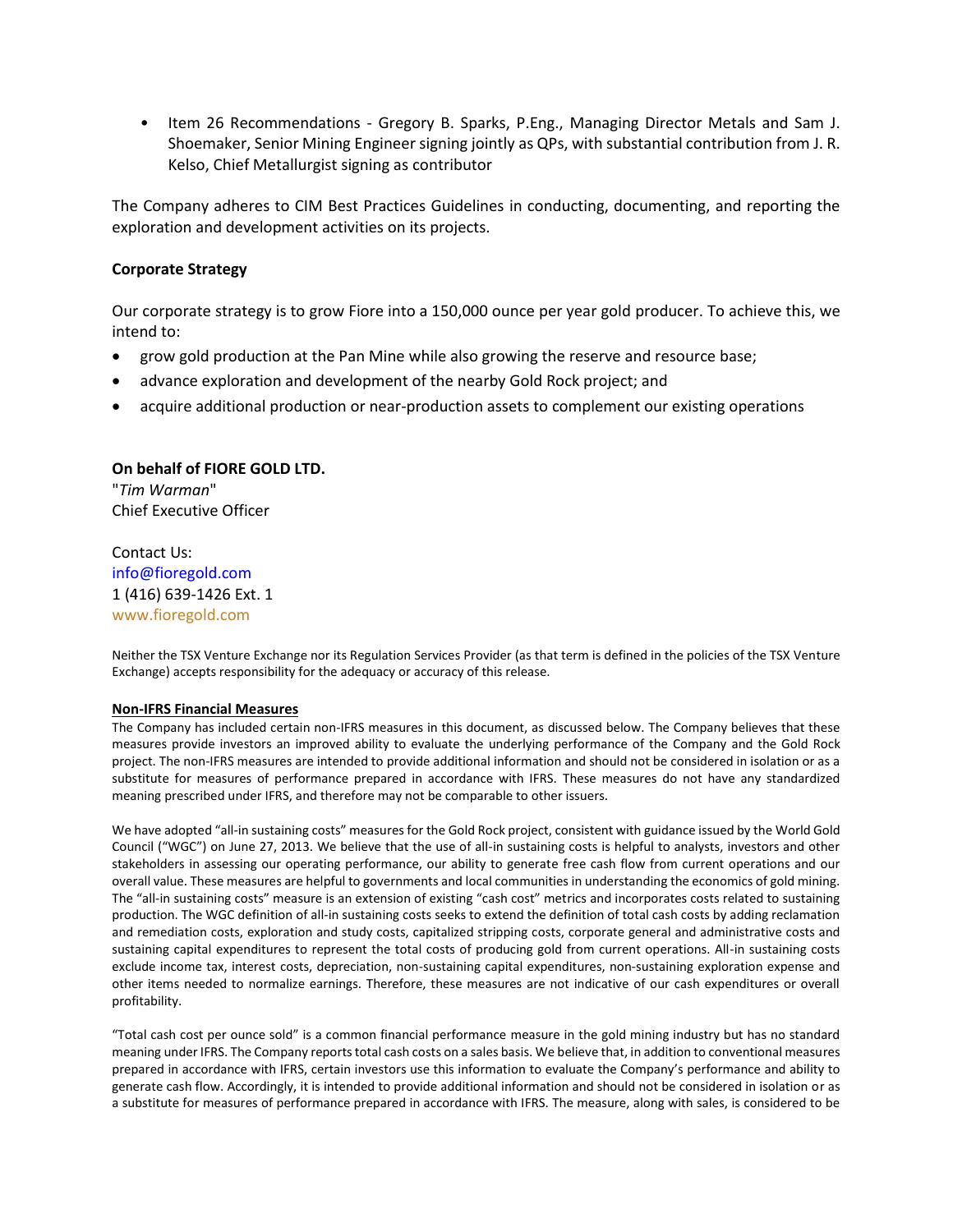a key indicator of a Company's ability to generate operating earnings and cash flow from its mining operations. "Costs of sales per ounce sold" adds depreciation and depletion and share based compensation allocated to production to the cash costs figures.

Total cash costs figures are calculated in accordance with a standard developed by The Gold Institute, which was a worldwide association of suppliers of gold and gold products and included leading North American gold producers. The Gold Institute ceased operations in 2002, but the standard is considered the accepted standard of reporting cash cost of production in North America. Adoption of the standard is voluntary, and the cost measures presented may not be comparable to other similarly titled measure of other companies.

"Total cash costs per ounce", "all-in sustaining costs per ounce", "Corporate G&A per ounce", are intended to provide additional information only and do not have any standardized definition under IFRS and should not be considered in isolation or as a substitute for measures of performance prepared in accordance with IFRS. The measures are not necessarily indicative of operating profit or cash flow from operations as determined under IFRS. Other companies may calculate the measure differently. The following table reconciles non-IFRS measures to the most directly comparable IFRS measure.

#### **Cautionary Note Regarding Forward Looking Statements**

This news release contains "forward-looking statements" and "forward looking information" (as defined under applicable securities laws), based on management's best estimates, assumptions and current expectations. Such statements include but are not limited to, statements with respect to any future mining operations at Gold Rock, including those described in the PEA , the Final Environmental Impact Statement and Record of Decision for the Gold Rock Mine project, development plans for Gold Rock, plans for shared infrastructure and management between the Pan Mine and Gold Rock, drilling plans for Gold Rock, expected drilling results, expected production, expected costs, expected mining rates, strip ratios, estimates of mineral resources, mining and processing methods, plans to move Gold Rock to Feasibility stage, expectations that the Company will add additional mineral resources, improve mineral recoveries and economics of Gold Rock, permits required for operations and timing to obtain required permits, financial projections, expected financial returns for Gold Rock, capital requirements for Gold Rock, company outlook, goal to become a 150,000 ounce producer, goal to acquire additional production or near production assets, and other statements, estimates or expectations. Often, but not always, these forward-looking statements can be identified by the use of forwardlooking terminology such as "expects", "expected", "budgeted", "targets", "forecasts", "intends", "anticipates", "scheduled", "estimates", "aims", "will", "believes", "projects" and similar expressions (including negative variations) which by their nature refer to future events. By their very nature, forward-looking statements are subject to numerous risks and uncertainties, some of which are beyond Fiore Gold's control. These statements should not be read as guarantees of future performance or results. Forward looking statements are based on the opinions and estimates of management at the date the statements are made, as well as a number of assumptions made by, and information currently available to, the Company concerning, among other things, anticipated geological formations, potential mineralization, future plans for exploration and/or development, potential future production, ability to obtain permits for future operations, drilling exposure, and exploration budgets and timing of expenditures, all of which involve known and unknown risks, uncertainties and other factors which may cause the actual results, performance or achievement of Fiore Gold to be materially different from any future results, performance or achievements expressed or implied by such forward-looking statements. Factors that could cause actual results to vary materially from results anticipated by such forward looking statements include, but not limited to, risks related to the Pan Mine performance, risks related to the COVID-19 pandemic, including government restrictions impacting the Company's operations, risks the pandemic poses to its work-force, impacts the virus may have on ability to obtain services and materials from its suppliers and contractors; risks related to the company's limited operating history; risks related to international operations; risks related to general economic conditions, actual results of current or future exploration activities, unanticipated reclamation expenses; changes in project parameters as plans continue to be refined; fluctuations in prices of metals including gold; fluctuations in foreign currency exchange rates; increases in market prices of mining consumables; possible variations in ore reserves, grade or recovery rates; uncertainties involved in the interpretation of drilling results, test results and the estimation of gold resources and reserves; failure of plant, equipment or processes to operate as anticipated; the possibility that capital and operating costs may be higher than currently estimated; the possibility of cost overruns or unanticipated expenses in the work programs; availability of financing; accidents, labour disputes, title disputes, claims and limitations on insurance coverage and other risks of the mining industry; delays in the completion of exploration, development or construction activities; the possibility that required permits may not be obtained on a timely manner or at all; changes in national and local government regulation of mining operations, tax rules and regulations, and political and economic developments in countries in which Fiore Gold operates, and other factors identified in Fiore Gold's filings with Canadian securities authorities under its profile at www.sedar.com respecting the risks affecting Fiore and its business. Although Fiore has attempted to identify important factors that could cause actual results to differ materially from those contained in forward-looking statements, there may be other factors that cause results not to be as anticipated, estimated or intended. There can be no assurance that such statements will prove to be accurate, as actual results and future events could differ materially from those anticipated in such statements. The forward-looking statements and forward-looking information